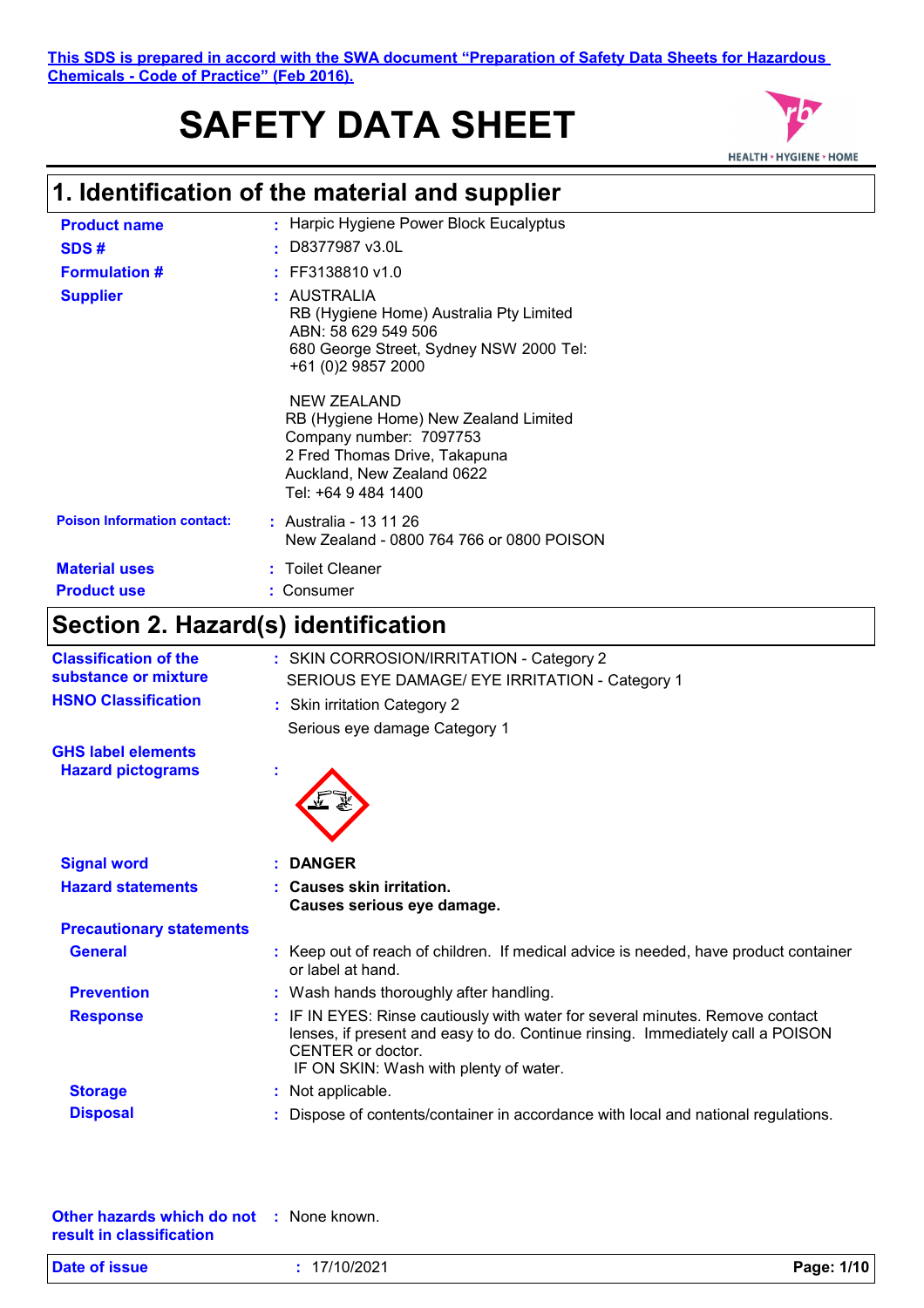## **Section 3. Composition and ingredient information**

**Substance/mixture :**

: Mixture

| <b>Ingredient name</b>                                       | $%$ (w/w)  | <b>CAS number</b> |
|--------------------------------------------------------------|------------|-------------------|
| Benzenesulfonic acid, C10-13-alkyl derivatives, sodium salts | ⊩≥30 - ≤54 | 68411-30-3        |

#### **Other Non-hazardous ingredients to 100%**

**Occupational exposure limits, if available, are listed in Section 8.**

### **Section 4. First aid measures**

| <b>Description of necessary first aid measures</b> |                                                                                                                                                                                                                                                                                                                                                                                                                                                                                                                                                                                                                                                                                                                                                                                                                                                                                      |  |  |
|----------------------------------------------------|--------------------------------------------------------------------------------------------------------------------------------------------------------------------------------------------------------------------------------------------------------------------------------------------------------------------------------------------------------------------------------------------------------------------------------------------------------------------------------------------------------------------------------------------------------------------------------------------------------------------------------------------------------------------------------------------------------------------------------------------------------------------------------------------------------------------------------------------------------------------------------------|--|--|
| <b>Eye contact</b>                                 | : Get medical attention immediately. Call a poison center or physician. Immediately<br>flush eyes with plenty of water, occasionally lifting the upper and lower eyelids.<br>Check for and remove any contact lenses. Continue to rinse for at least 10 minutes.<br>Chemical burns must be treated promptly by a physician.                                                                                                                                                                                                                                                                                                                                                                                                                                                                                                                                                          |  |  |
| <b>Inhalation</b>                                  | Get medical attention immediately. Call a poison center or physician. Remove<br>victim to fresh air and keep at rest in a position comfortable for breathing. If it is<br>suspected that fumes are still present, the rescuer should wear an appropriate mask<br>or self-contained breathing apparatus. If not breathing, if breathing is irregular or if<br>respiratory arrest occurs, provide artificial respiration or oxygen by trained personnel.<br>It may be dangerous to the person providing aid to give mouth-to-mouth<br>resuscitation. If unconscious, place in recovery position and get medical attention<br>immediately. Maintain an open airway. Loosen tight clothing such as a collar, tie,<br>belt or waistband.                                                                                                                                                  |  |  |
| <b>Skin contact</b>                                | Get medical attention immediately. Call a poison center or physician. Flush<br>contaminated skin with plenty of water. Remove contaminated clothing and shoes.<br>Wash contaminated clothing thoroughly with water before removing it, or wear<br>gloves. Continue to rinse for at least 10 minutes. Chemical burns must be treated<br>promptly by a physician. Wash clothing before reuse. Clean shoes thoroughly<br>before reuse.                                                                                                                                                                                                                                                                                                                                                                                                                                                  |  |  |
| <b>Ingestion</b>                                   | Get medical attention immediately. Call a poison center or physician. Wash out<br>mouth with water. Remove dentures if any. Remove victim to fresh air and keep at<br>rest in a position comfortable for breathing. If material has been swallowed and the<br>exposed person is conscious, give small quantities of water to drink. Stop if the<br>exposed person feels sick as vomiting may be dangerous. Do not induce vomiting<br>unless directed to do so by medical personnel. If vomiting occurs, the head should<br>be kept low so that vomit does not enter the lungs. Chemical burns must be treated<br>promptly by a physician. Never give anything by mouth to an unconscious person.<br>If unconscious, place in recovery position and get medical attention immediately.<br>Maintain an open airway. Loosen tight clothing such as a collar, tie, belt or<br>waistband. |  |  |

#### **Most important symptoms/effects, acute and delayed**

| <b>Potential acute health effects</b> |  |                                                                              |  |  |
|---------------------------------------|--|------------------------------------------------------------------------------|--|--|
| Eye contact                           |  | : Causes serious eye damage.                                                 |  |  |
| <b>Inhalation</b>                     |  | : No known significant effects or critical hazards.                          |  |  |
| <b>Skin contact</b>                   |  | : Causes skin irritation.                                                    |  |  |
| <b>Ingestion</b>                      |  | : No known significant effects or critical hazards.                          |  |  |
| <b>Over-exposure signs/symptoms</b>   |  |                                                                              |  |  |
| Eye contact                           |  | : Adverse symptoms may include the following:<br>pain<br>watering<br>redness |  |  |
| <b>Inhalation</b>                     |  | : No specific data.                                                          |  |  |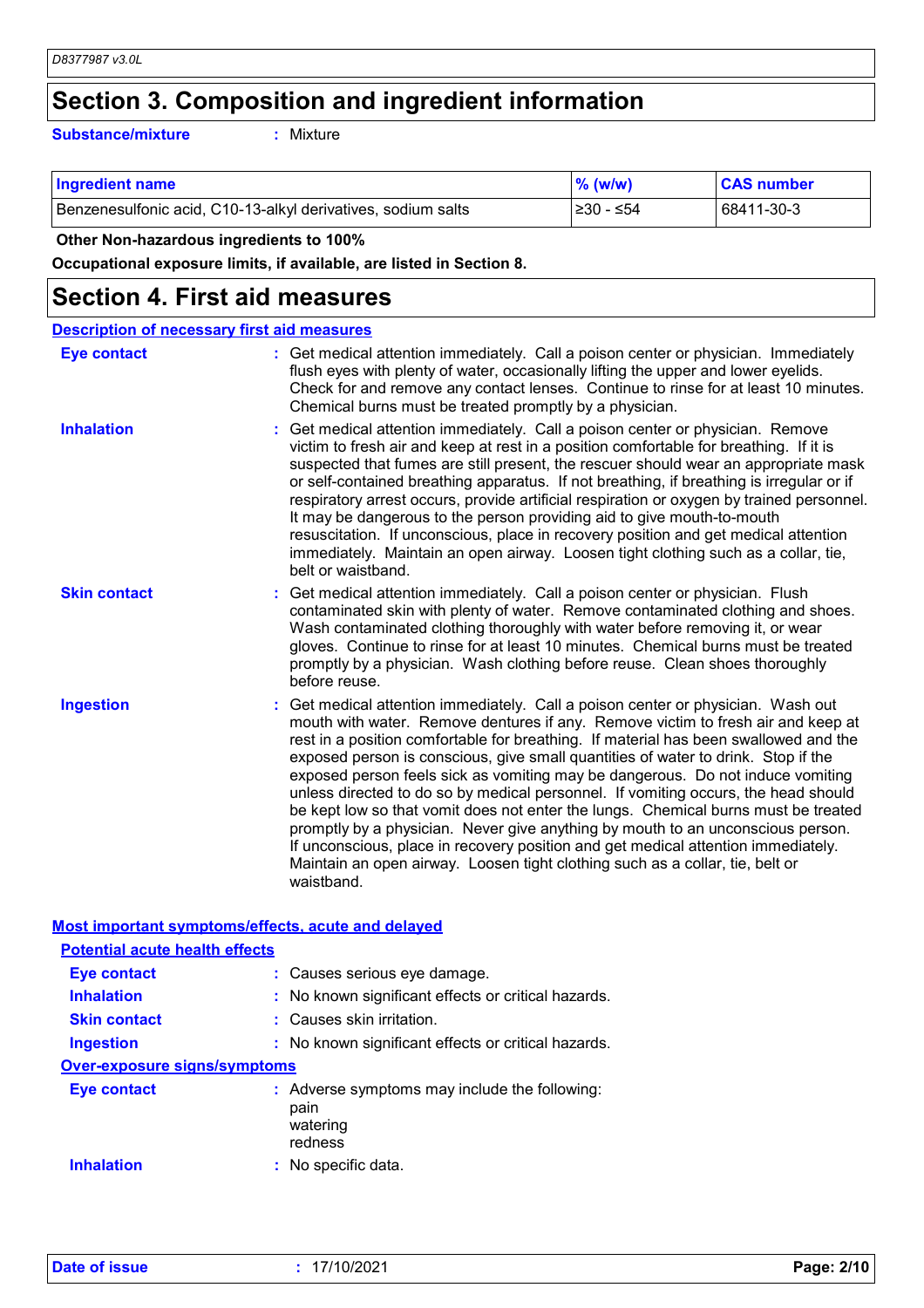## **Section 4. First aid measures**

| <b>Skin contact</b>               | : Adverse symptoms may include the following:<br>pain or irritation<br>redness<br>blistering may occur                                                                                                                                                                                                                                                                                                          |
|-----------------------------------|-----------------------------------------------------------------------------------------------------------------------------------------------------------------------------------------------------------------------------------------------------------------------------------------------------------------------------------------------------------------------------------------------------------------|
| <b>Ingestion</b>                  | : Adverse symptoms may include the following:<br>stomach pains                                                                                                                                                                                                                                                                                                                                                  |
|                                   | Indication of immediate medical attention and special treatment needed, if necessary                                                                                                                                                                                                                                                                                                                            |
| <b>Notes to physician</b>         | : Treat symptomatically. Contact poison treatment specialist immediately if large<br>quantities have been ingested or inhaled.                                                                                                                                                                                                                                                                                  |
| <b>Specific treatments</b>        | : No specific treatment.                                                                                                                                                                                                                                                                                                                                                                                        |
| <b>Protection of first-aiders</b> | : No action shall be taken involving any personal risk or without suitable training. If it<br>is suspected that fumes are still present, the rescuer should wear an appropriate<br>mask or self-contained breathing apparatus. It may be dangerous to the person<br>providing aid to give mouth-to-mouth resuscitation. Wash contaminated clothing<br>thoroughly with water before removing it, or wear gloves. |
|                                   |                                                                                                                                                                                                                                                                                                                                                                                                                 |

**See toxicological information (Section 11)**

## **Section 5. Fire-fighting measures**

| <b>Extinguishing media</b>                                   |                                                                                                                                                                                                     |
|--------------------------------------------------------------|-----------------------------------------------------------------------------------------------------------------------------------------------------------------------------------------------------|
| <b>Suitable extinguishing</b><br>media                       | : Use an extinguishing agent suitable for the surrounding fire.                                                                                                                                     |
| <b>Unsuitable extinguishing</b><br>media                     | : None known.                                                                                                                                                                                       |
| <b>Specific hazards arising</b><br>from the chemical         | : No specific fire or explosion hazard.                                                                                                                                                             |
| <b>Hazardous thermal</b><br>decomposition products           | : Decomposition products may include the following materials:<br>carbon dioxide<br>carbon monoxide<br>sulfur oxides<br>metal oxide/oxides                                                           |
| <b>Special protective actions</b><br>for fire-fighters       | : Promptly isolate the scene by removing all persons from the vicinity of the incident if<br>there is a fire. No action shall be taken involving any personal risk or without<br>suitable training. |
| <b>Special protective</b><br>equipment for fire-<br>fighters | : Fire-fighters should wear appropriate protective equipment and self-contained<br>breathing apparatus (SCBA) with a full face-piece operated in positive pressure<br>mode.                         |

## **Section 6. Accidental release measures**

|                                  | Personal precautions, protective equipment and emergency procedures                                                                                                                                                                                                                                                                                                               |            |
|----------------------------------|-----------------------------------------------------------------------------------------------------------------------------------------------------------------------------------------------------------------------------------------------------------------------------------------------------------------------------------------------------------------------------------|------------|
| For non-emergency<br>personnel   | : No action shall be taken involving any personal risk or without suitable training.<br>Evacuate surrounding areas. Keep unnecessary and unprotected personnel from<br>entering. Do not touch or walk through spilled material. Provide adequate<br>ventilation. Wear appropriate respirator when ventilation is inadequate. Put on<br>appropriate personal protective equipment. |            |
| For emergency responders         | : If specialized clothing is required to deal with the spillage, take note of any<br>information in Section 8 on suitable and unsuitable materials. See also the<br>information in "For non-emergency personnel".                                                                                                                                                                 |            |
| <b>Environmental precautions</b> | : Avoid dispersal of spilled material and runoff and contact with soil, waterways,<br>drains and sewers. Inform the relevant authorities if the product has caused<br>environmental pollution (sewers, waterways, soil or air).                                                                                                                                                   |            |
| Date of issue                    | 17/10/2021                                                                                                                                                                                                                                                                                                                                                                        | Page: 3/10 |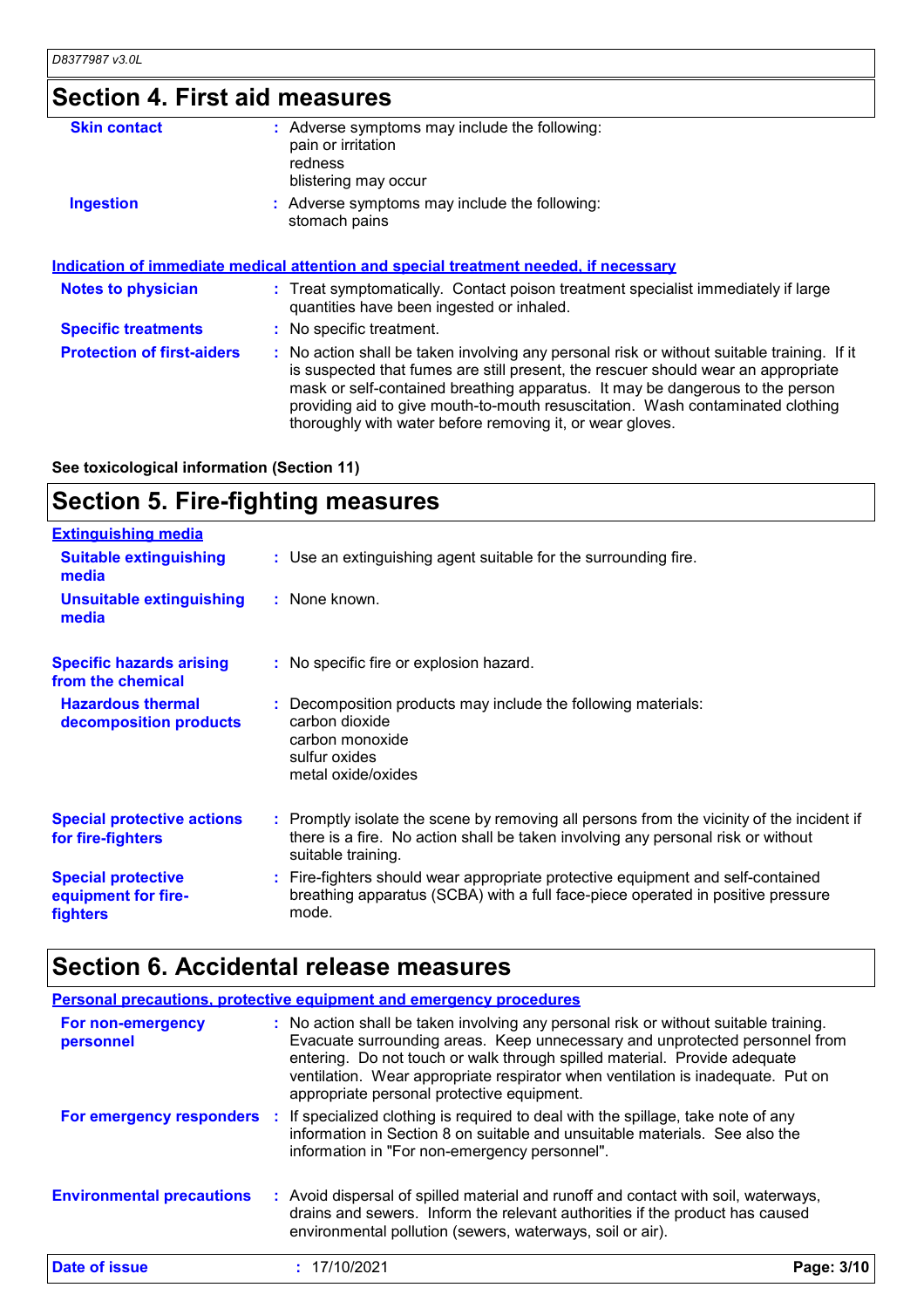### **Section 6. Accidental release measures**

#### **Methods and materials for containment and cleaning up**

| <b>Small spill</b> | : Move containers from spill area. Avoid dust generation. Using a vacuum with<br>HEPA filter will reduce dust dispersal. Place spilled material in a designated,<br>labeled waste container. Dispose of via a licensed waste disposal contractor.                                                                                                                                                                                                  |
|--------------------|----------------------------------------------------------------------------------------------------------------------------------------------------------------------------------------------------------------------------------------------------------------------------------------------------------------------------------------------------------------------------------------------------------------------------------------------------|
| <b>Large spill</b> | : Move containers from spill area. Approach release from upwind. Prevent entry into<br>sewers, water courses, basements or confined areas. Avoid dust generation. Do<br>not dry sweep. Vacuum dust with equipment fitted with a HEPA filter and place in a<br>closed, labeled waste container. Dispose of via a licensed waste disposal<br>contractor. Note: see Section 1 for emergency contact information and Section 13<br>for waste disposal. |

**See Section 1 for emergency contact information.**

**See Section 8 for information on appropriate personal protective equipment. See Section 13 for additional waste treatment information.**

### **Section 7. Handling and storage**

#### **Precautions for safe handling**

| <b>Protective measures</b>                                                       | : Put on appropriate personal protective equipment (see Section 8). Do not get in<br>eyes or on skin or clothing. Do not ingest. If during normal use the material<br>presents a respiratory hazard, use only with adequate ventilation or wear<br>appropriate respirator. Keep in the original container or an approved alternative<br>made from a compatible material, kept tightly closed when not in use. Empty<br>containers retain product residue and can be hazardous. Do not reuse container.                                                                                              |
|----------------------------------------------------------------------------------|-----------------------------------------------------------------------------------------------------------------------------------------------------------------------------------------------------------------------------------------------------------------------------------------------------------------------------------------------------------------------------------------------------------------------------------------------------------------------------------------------------------------------------------------------------------------------------------------------------|
| <b>Advice on general</b><br>occupational hygiene                                 | : Eating, drinking and smoking should be prohibited in areas where this material is<br>handled, stored and processed. Workers should wash hands and face before<br>eating, drinking and smoking. Remove contaminated clothing and protective<br>equipment before entering eating areas. See also Section 8 for additional<br>information on hygiene measures.                                                                                                                                                                                                                                       |
| <b>Conditions for safe storage,</b><br>including any<br><b>incompatibilities</b> | : Store in accordance with local regulations. Store in original container protected<br>from direct sunlight in a dry, cool and well-ventilated area, away from incompatible<br>materials (see Section 10) and food and drink. Store locked up. Keep container<br>tightly closed and sealed until ready for use. Containers that have been opened<br>must be carefully resealed and kept upright to prevent leakage. Do not store in<br>unlabeled containers. Use appropriate containment to avoid environmental<br>contamination. See Section 10 for incompatible materials before handling or use. |

### **Section 8. Exposure controls and personal protection**

| <b>Control parameters</b>                                                          |                                                                                                                                                                                                                                                                                                                                        |
|------------------------------------------------------------------------------------|----------------------------------------------------------------------------------------------------------------------------------------------------------------------------------------------------------------------------------------------------------------------------------------------------------------------------------------|
| <b>Australia</b>                                                                   |                                                                                                                                                                                                                                                                                                                                        |
| <b>Occupational exposure limits</b>                                                |                                                                                                                                                                                                                                                                                                                                        |
| None.                                                                              |                                                                                                                                                                                                                                                                                                                                        |
| <b>New Zealand</b>                                                                 |                                                                                                                                                                                                                                                                                                                                        |
| <b>Occupational exposure limits</b>                                                | : No exposure standard allocated.                                                                                                                                                                                                                                                                                                      |
| <b>Appropriate engineering</b><br><b>controls</b><br><b>Environmental exposure</b> | : If user operations generate dust, fumes, gas, vapor or mist, use process enclosures,<br>local exhaust ventilation or other engineering controls to keep worker exposure to<br>airborne contaminants below any recommended or statutory limits.<br>: Emissions from ventilation or work process equipment should be checked to ensure |
| controls                                                                           | they comply with the requirements of environmental protection legislation. In some<br>cases, fume scrubbers, filters or engineering modifications to the process<br>equipment will be necessary to reduce emissions to acceptable levels.                                                                                              |

**Individual protection measures**

| <b>Date of issue</b><br>7/10/2021 | Page: 4/10 |
|-----------------------------------|------------|
|-----------------------------------|------------|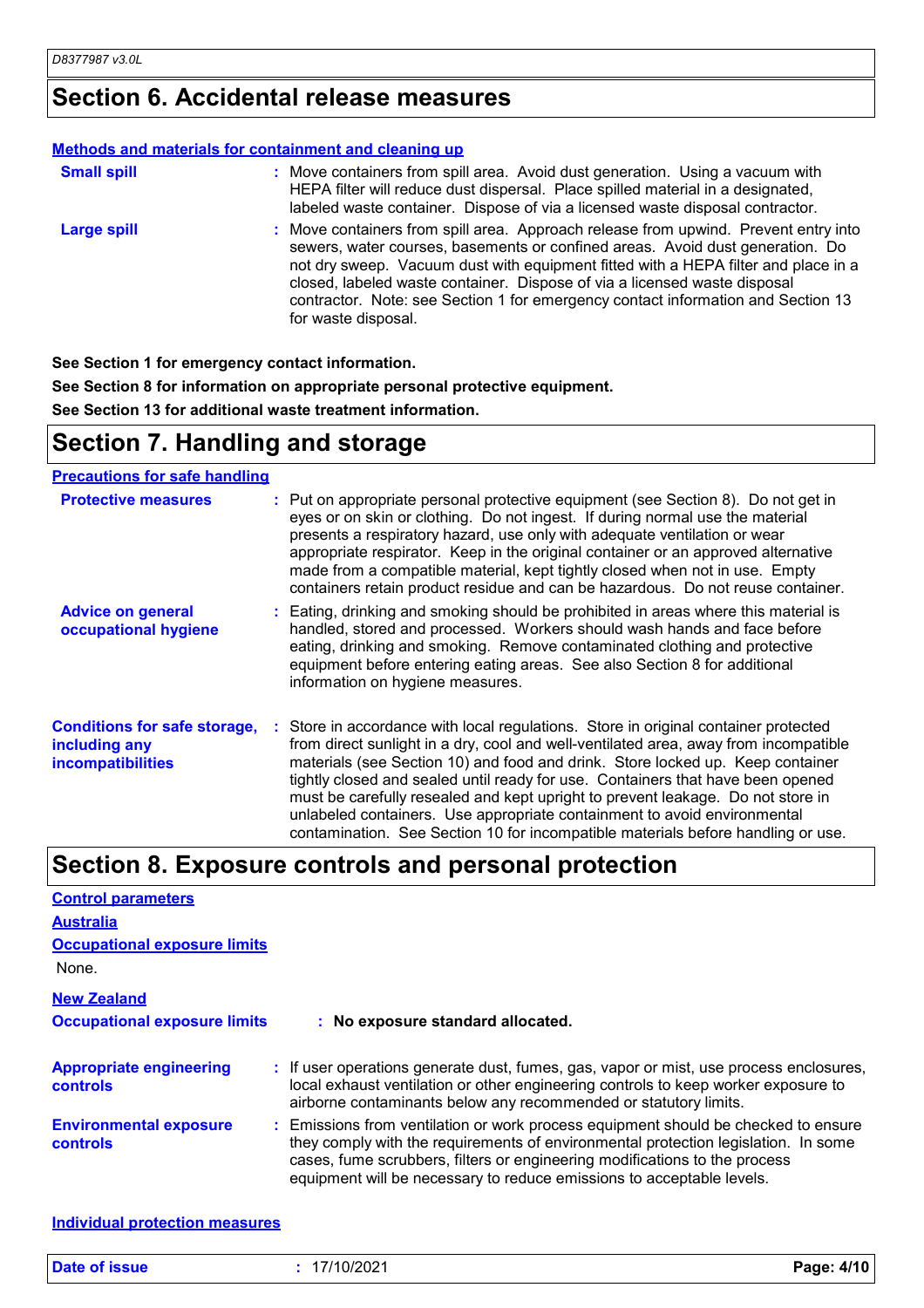## **Section 8. Exposure controls and personal protection**

| <b>Hygiene measures</b>       | Wash hands, forearms and face thoroughly after handling chemical products, before<br>eating, smoking and using the lavatory and at the end of the working period.<br>Appropriate techniques should be used to remove potentially contaminated clothing.<br>Wash contaminated clothing before reusing. Ensure that eyewash stations and<br>safety showers are close to the workstation location.                                                                                                                                                                                                                         |
|-------------------------------|-------------------------------------------------------------------------------------------------------------------------------------------------------------------------------------------------------------------------------------------------------------------------------------------------------------------------------------------------------------------------------------------------------------------------------------------------------------------------------------------------------------------------------------------------------------------------------------------------------------------------|
| <b>Eye/face protection</b>    | Safety eyewear complying with an approved standard should be used when a risk<br>assessment indicates this is necessary to avoid exposure to liquid splashes, mists,<br>gases or dusts. If contact is possible, the following protection should be worn,<br>unless the assessment indicates a higher degree of protection: chemical splash<br>goggles and/or face shield. If inhalation hazards exist, a full-face respirator may be<br>required instead.                                                                                                                                                               |
| <b>Skin protection</b>        |                                                                                                                                                                                                                                                                                                                                                                                                                                                                                                                                                                                                                         |
| <b>Hand protection</b>        | Chemical-resistant, impervious gloves complying with an approved standard should<br>be worn at all times when handling chemical products if a risk assessment indicates<br>this is necessary. Considering the parameters specified by the glove manufacturer,<br>check during use that the gloves are still retaining their protective properties. It<br>should be noted that the time to breakthrough for any glove material may be<br>different for different glove manufacturers. In the case of mixtures, consisting of<br>several substances, the protection time of the gloves cannot be accurately<br>estimated. |
| <b>Body protection</b>        | Personal protective equipment for the body should be selected based on the task<br>being performed and the risks involved and should be approved by a specialist<br>before handling this product.                                                                                                                                                                                                                                                                                                                                                                                                                       |
| <b>Other skin protection</b>  | Appropriate footwear and any additional skin protection measures should be<br>selected based on the task being performed and the risks involved and should be<br>approved by a specialist before handling this product.                                                                                                                                                                                                                                                                                                                                                                                                 |
| <b>Respiratory protection</b> | Based on the hazard and potential for exposure, select a respirator that meets the<br>appropriate standard or certification. Respirators must be used according to a<br>respiratory protection program to ensure proper fitting, training, and other important<br>aspects of use.                                                                                                                                                                                                                                                                                                                                       |

## **Section 9. Physical and chemical properties**

| <b>Appearance</b>                                 |           |                                                                      |
|---------------------------------------------------|-----------|----------------------------------------------------------------------|
| <b>Physical state</b>                             |           | : Solid. [Block (caged)]                                             |
| <b>Color</b>                                      | ÷.        | Not available.                                                       |
| Odor                                              | ÷         | Fragrant.                                                            |
| <b>Odor threshold</b>                             | $\bullet$ | Not available.                                                       |
| pH                                                |           | 6.5 to 11                                                            |
| <b>Melting point</b>                              |           | $:$ Not available.                                                   |
| <b>Boiling point</b>                              | ÷.        | Not available.                                                       |
| <b>Flash point</b>                                | ÷.        | Not available.                                                       |
| <b>Evaporation rate</b>                           | ÷         | Not available.                                                       |
| <b>Flammability (solid, gas)</b>                  |           | : Not available.                                                     |
| Lower and upper explosive<br>(flammable) limits   |           | : Not available.                                                     |
| <b>Vapor pressure</b>                             |           | : Not available.                                                     |
| <b>Vapor density</b>                              |           | Not available.                                                       |
| <b>Relative density</b>                           | ÷.        | Not available.                                                       |
| <b>Solubility</b>                                 |           | Easily soluble in the following materials: cold water and hot water. |
| <b>Solubility in water</b>                        | ÷.        | Not available.                                                       |
| <b>Partition coefficient: n-</b><br>octanol/water |           | : Not available.                                                     |
| <b>Auto-ignition temperature</b>                  |           | : Not available.                                                     |

**Date of issue :** 17/10/2021 **Page: 5/10**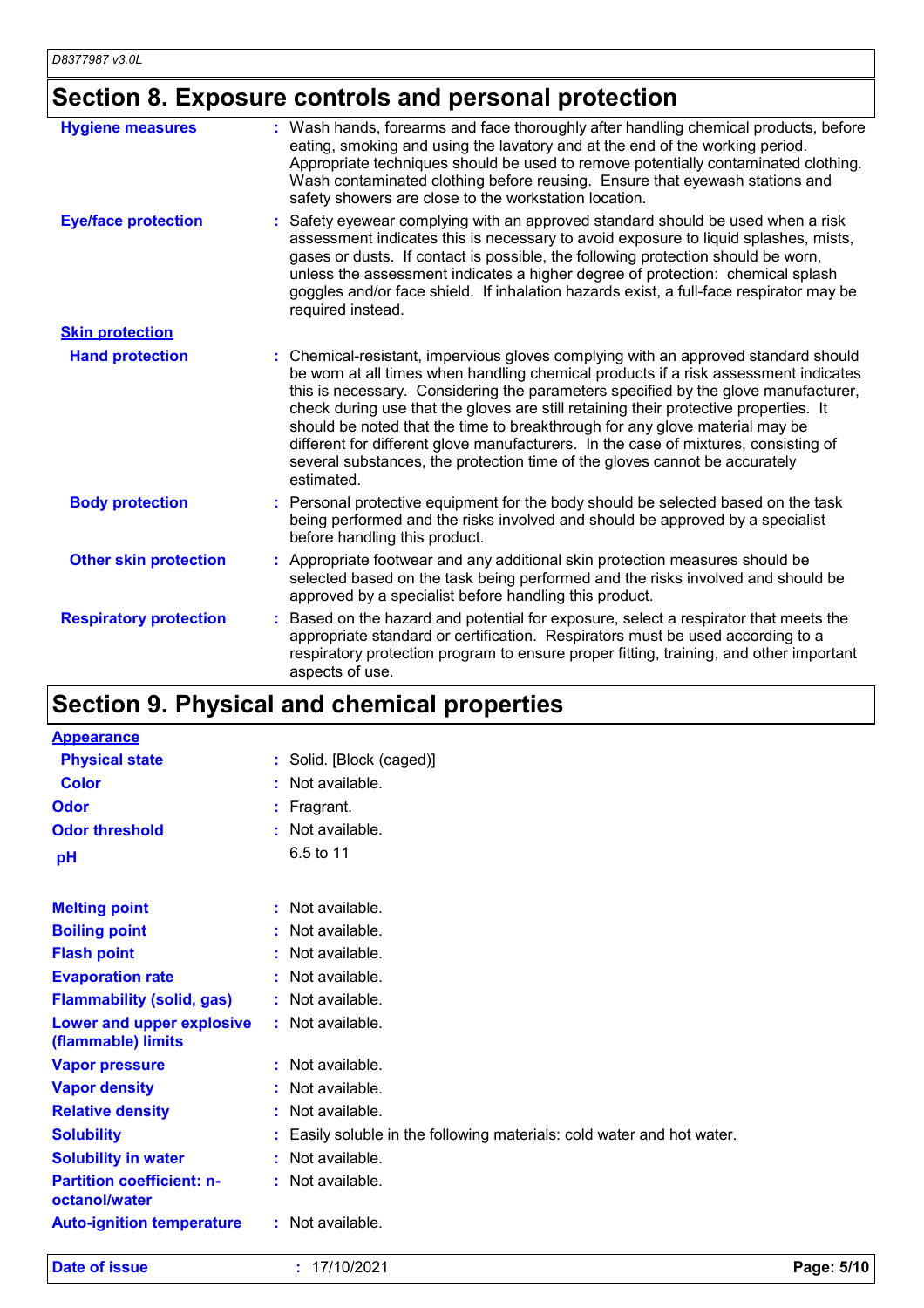## **Section 9. Physical and chemical properties**

| <b>Decomposition temperature : Not available.</b> |                  |
|---------------------------------------------------|------------------|
| <b>Viscosity</b>                                  | : Not available. |
| Flow time (ISO 2431)                              | : Not available. |
| <b>Aerosol product</b>                            |                  |

## **Section 10. Stability and reactivity**

| <b>Reactivity</b>                            | : No specific test data related to reactivity available for this product or its ingredients.              |
|----------------------------------------------|-----------------------------------------------------------------------------------------------------------|
| <b>Chemical stability</b>                    | : The product is stable.                                                                                  |
| <b>Possibility of hazardous</b><br>reactions | : Under normal conditions of storage and use, hazardous reactions will not occur.                         |
| <b>Conditions to avoid</b>                   | No specific data.<br>÷.                                                                                   |
| Incompatible materials                       | : No specific data.                                                                                       |
| <b>Hazardous decomposition</b><br>products   | : Under normal conditions of storage and use, hazardous decomposition products<br>should not be produced. |

## **Section 11. Toxicological information**

#### **Information on toxicological effects**

#### **Acute toxicity**

| <b>Product/ingredient name</b>                                                                                                                                                                                                     | <b>Result</b>                                                                                                                                                                                                                                                                                                                        |                | <b>Species</b> |              | <b>Dose</b>           |                 | <b>Exposure</b>    |
|------------------------------------------------------------------------------------------------------------------------------------------------------------------------------------------------------------------------------------|--------------------------------------------------------------------------------------------------------------------------------------------------------------------------------------------------------------------------------------------------------------------------------------------------------------------------------------|----------------|----------------|--------------|-----------------------|-----------------|--------------------|
| Benzenesulfonic acid,<br>C10-13-alkyl derivatives,<br>sodium salts                                                                                                                                                                 | LD50 Oral                                                                                                                                                                                                                                                                                                                            |                | Rat            |              |                       | 1080 mg/kg      | $\blacksquare$     |
| <b>Conclusion/Summary</b>                                                                                                                                                                                                          | : Based on available data, the classification criteria are not met.                                                                                                                                                                                                                                                                  |                |                |              |                       |                 |                    |
| <b>Irritation/Corrosion</b>                                                                                                                                                                                                        |                                                                                                                                                                                                                                                                                                                                      |                |                |              |                       |                 |                    |
| <b>Product/ingredient name</b>                                                                                                                                                                                                     | <b>Result</b>                                                                                                                                                                                                                                                                                                                        | <b>Species</b> |                | <b>Score</b> |                       | <b>Exposure</b> | <b>Observation</b> |
| Benzenesulfonic acid,<br>C10-13-alkyl derivatives,<br>sodium salts                                                                                                                                                                 | Rabbit<br>Skin - Moderate irritant                                                                                                                                                                                                                                                                                                   |                |                |              | <b>0.5 Mililiters</b> | $\overline{a}$  |                    |
|                                                                                                                                                                                                                                    | Eyes - Severe irritant                                                                                                                                                                                                                                                                                                               | In vivo        |                |              |                       |                 |                    |
| <b>Conclusion/Summary</b><br><b>Skin</b><br><b>Eyes</b><br><b>Respiratory</b><br><b>Sensitization</b><br>Not available.<br><b>Conclusion/Summary</b><br><b>Skin</b><br><b>Respiratory</b><br><b>Mutagenicity</b><br>Not available. | : Based on Calculation Method: Causes skin irritation.<br>Based on Calculation Method: Causes serious eye damage.<br>Based on available data, the classification criteria are not met.<br>: Based on available data, the classification criteria are not met.<br>: Based on available data, the classification criteria are not met. |                |                |              |                       |                 |                    |
| <b>Conclusion/Summary</b><br><b>Carcinogenicity</b><br>Not available.                                                                                                                                                              | : Based on available data, the classification criteria are not met.                                                                                                                                                                                                                                                                  |                |                |              |                       |                 |                    |
| <b>Conclusion/Summary</b>                                                                                                                                                                                                          | : Based on available data, the classification criteria are not met.                                                                                                                                                                                                                                                                  |                |                |              |                       |                 |                    |
| <b>Date of issue</b>                                                                                                                                                                                                               | : 17/10/2021                                                                                                                                                                                                                                                                                                                         |                |                |              |                       |                 | Page: 6/10         |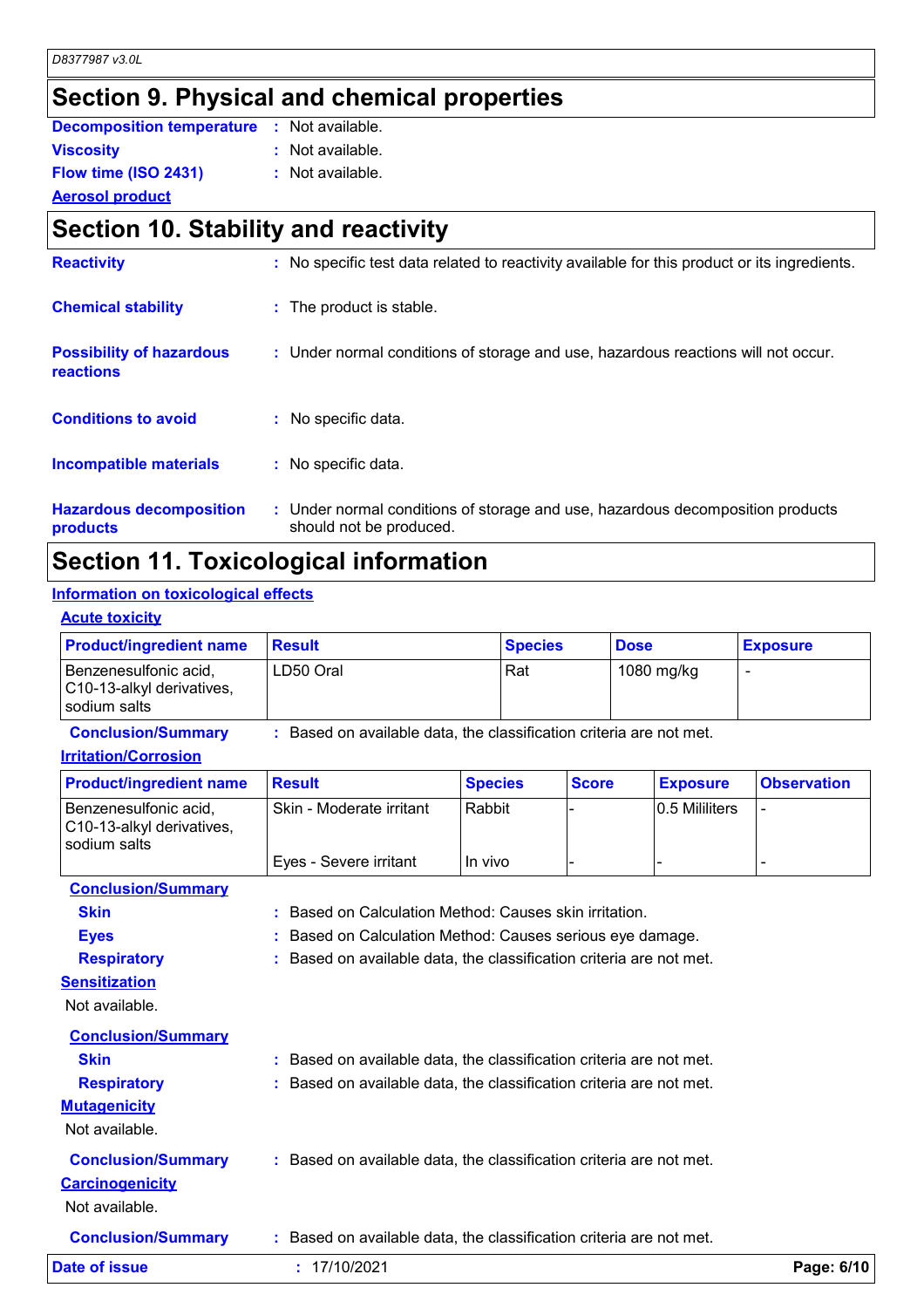### **Section 11. Toxicological information**

#### **Reproductive toxicity**

Not available.

**Conclusion/Summary :** Based on available data, the classification criteria are not met.

#### **Teratogenicity**

Not available.

**Conclusion/Summary :** Based on available data, the classification criteria are not met.

#### **Specific target organ toxicity (single exposure)**

Not available.

**Specific target organ toxicity (repeated exposure)**

Not available.

#### **Aspiration hazard**

Not available.

#### **Information on the likely routes of exposure :** Not available.

#### **Potential acute health effects**

| <b>Eve contact</b>  | : Causes serious eye damage.                        |
|---------------------|-----------------------------------------------------|
| <b>Inhalation</b>   | : No known significant effects or critical hazards. |
| <b>Skin contact</b> | : Causes skin irritation.                           |
| <b>Ingestion</b>    | : No known significant effects or critical hazards. |

#### **Symptoms related to the physical, chemical and toxicological characteristics**

| Eye contact         | : Adverse symptoms may include the following:<br>pain<br>watering<br>redness                           |  |
|---------------------|--------------------------------------------------------------------------------------------------------|--|
| <b>Inhalation</b>   | : No specific data.                                                                                    |  |
| <b>Skin contact</b> | : Adverse symptoms may include the following:<br>pain or irritation<br>redness<br>blistering may occur |  |
| <b>Ingestion</b>    | : Adverse symptoms may include the following:<br>stomach pains                                         |  |

#### **Delayed and immediate effects and also chronic effects from short and long term exposure**

| Date of issue                                     | : 17/10/2021                                                        | Page: 7/10 |
|---------------------------------------------------|---------------------------------------------------------------------|------------|
| <b>Mutagenicity</b>                               | : No known significant effects or critical hazards.                 |            |
| <b>Carcinogenicity</b>                            | : No known significant effects or critical hazards.                 |            |
| <b>General</b>                                    | : No known significant effects or critical hazards.                 |            |
| <b>Conclusion/Summary</b>                         | : Based on available data, the classification criteria are not met. |            |
| Not available.                                    |                                                                     |            |
| <b>Potential chronic health effects</b>           |                                                                     |            |
| <b>Potential delayed effects : Not available.</b> |                                                                     |            |
| <b>Potential immediate</b><br><b>effects</b>      | $:$ Not available.                                                  |            |
| <b>Long term exposure</b>                         |                                                                     |            |
| <b>Potential delayed effects</b>                  | $:$ Not available.                                                  |            |
| <b>Potential immediate</b><br><b>effects</b>      | $:$ Not available.                                                  |            |
| <b>Short term exposure</b>                        |                                                                     |            |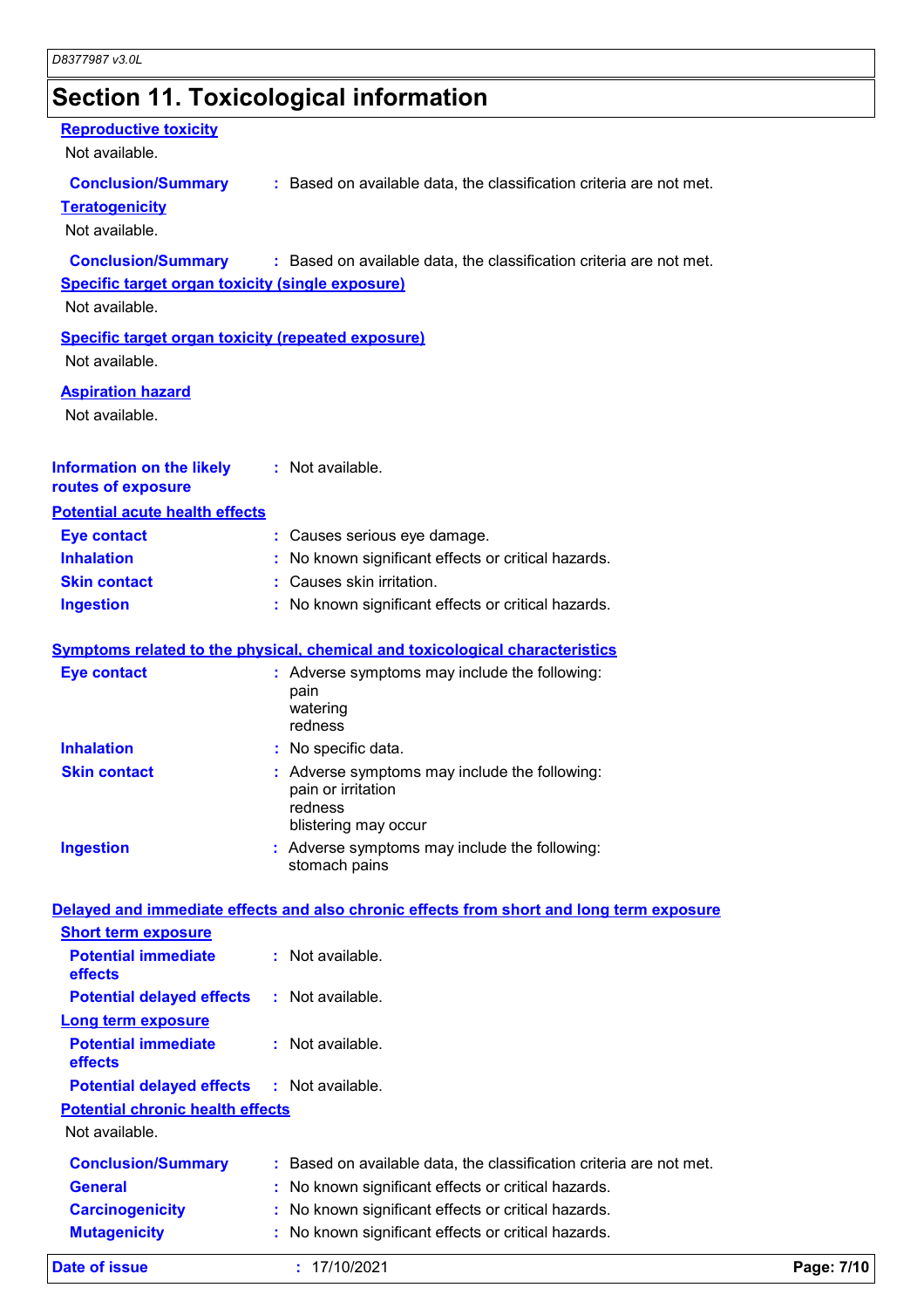### **Section 11. Toxicological information**

- **Teratogenicity** : No known significant effects or critical hazards.
- **Developmental effects :** No known significant effects or critical hazards.
	-
- 
- **Fertility effects :** No known significant effects or critical hazards.

#### **Numerical measures of toxicity**

#### **Acute toxicity estimates**

| Route | <b>ATE value</b> |
|-------|------------------|
| Oral  | 2749.2 mg/kg     |

### **Section 12. Ecological information**

#### **Toxicity**

| <b>Product/ingredient name</b>                                     | <b>Result</b>                 | <b>Species</b>                                                               | <b>Exposure</b> |
|--------------------------------------------------------------------|-------------------------------|------------------------------------------------------------------------------|-----------------|
| Benzenesulfonic acid,<br>C10-13-alkyl derivatives,<br>sodium salts | Acute LC50 5 mg/l Fresh water | Fish - Oncorhynchus mykiss -<br>Juvenile (Fledgling, Hatchling,<br>Weanling) | 96 hours        |

**Conclusion/Summary :** Based on available data, the classification criteria are not met.

#### **Persistence and degradability**

**Conclusion/Summary :** Based on available data, the classification criteria are not met.

#### **Bioaccumulative potential**

| <b>Product/ingredient name</b>                                     | <b>LogP</b> <sub>ow</sub> | <b>BCF</b> | <b>Potential</b> |
|--------------------------------------------------------------------|---------------------------|------------|------------------|
| Benzenesulfonic acid,<br>C10-13-alkyl derivatives,<br>sodium salts | 3.32                      |            | low              |

#### **Mobility in soil**

| <b>Soil/water partition</b> | : Not available. |
|-----------------------------|------------------|
| <b>coefficient (Koc)</b>    |                  |

**Other adverse effects** : No known significant effects or critical hazards.

### **Section 13. Disposal considerations**

```
The generation of waste should be avoided or minimized wherever possible.
                                   Disposal of this product, solutions and any by-products should at all times comply 
                                   with the requirements of environmental protection and waste disposal legislation 
                                   and any regional local authority requirements. Dispose of surplus and non-
                                   recyclable products via a licensed waste disposal contractor. Waste should not be 
                                   disposed of untreated to the sewer unless fully compliant with the requirements of 
                                   all authorities with jurisdiction. Waste packaging should be recycled. Incineration or 
                                  landfill should only be considered when recycling is not feasible. This material and 
                                   its container must be disposed of in a safe way. Care should be taken when 
                                   handling emptied containers that have not been cleaned or rinsed out. Empty 
                                   containers or liners may retain some product residues. Avoid dispersal of spilled 
                                   material and runoff and contact with soil, waterways, drains and sewers.
Disposal methods :
```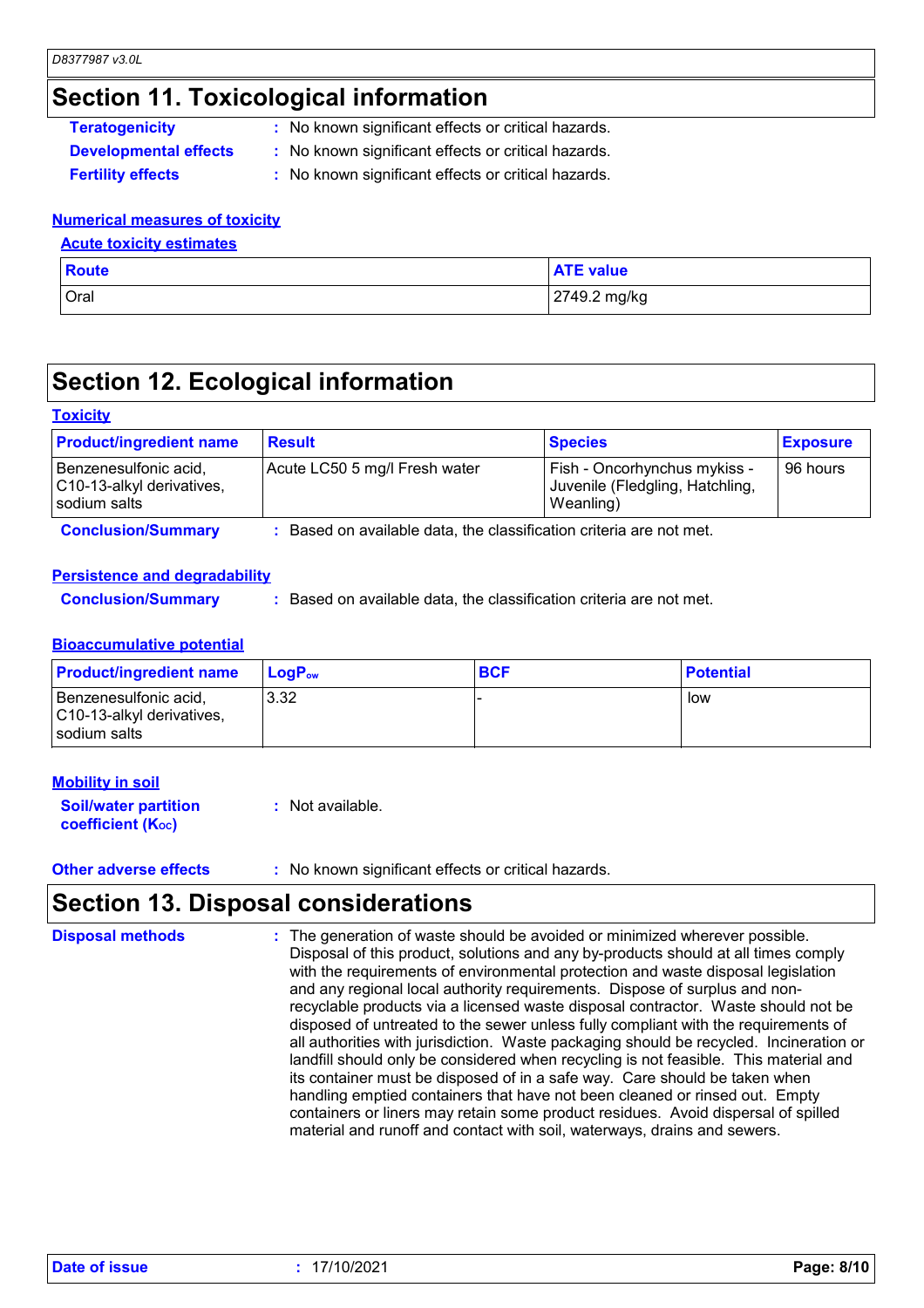## **Section 14. Transport information**

|                                      | <b>ADG</b>               | <b>ADR/RID</b> | <b>IMDG</b>    | <b>IATA</b>              |
|--------------------------------------|--------------------------|----------------|----------------|--------------------------|
| <b>UN number</b>                     | Not regulated.           | Not regulated. | Not regulated. | Not regulated.           |
| <b>UN proper</b><br>shipping name    | $\overline{\phantom{0}}$ |                |                | $\overline{\phantom{0}}$ |
| <b>Transport hazard</b><br>class(es) | $\overline{\phantom{0}}$ |                |                | $\overline{\phantom{0}}$ |
| <b>Packing group</b>                 | $\overline{\phantom{a}}$ |                |                |                          |
| <b>Environmental</b><br>hazards      | No.                      | No.            | No.            | No.                      |

**Special precautions for user Transport within user's premises:** always transport in closed containers that are **:** upright and secure. Ensure that persons transporting the product know what to do in the event of an accident or spillage.

**Transport in bulk according :** Not available. **to IMO instruments**

### **Section 15. Regulatory information**

**Standard for the Uniform Scheduling of Medicines and Poisons** Schedule 5 CAUTION

#### **Model Work Health and Safety Regulations - Scheduled Substances**

Sodium dodecylbenzenesulfonate

| <b>Australia inventory (AICS)</b>                           | : All components are listed or exempted. |
|-------------------------------------------------------------|------------------------------------------|
| <b>New Zealand Inventory of</b><br><b>Chemicals (NZIoC)</b> | : All components are listed or exempted. |
| <b>HSNO Group Standard</b>                                  | : Cleaning Products (Subsidiary Hazard)  |
| <b>HSNO Approval Number</b>                                 | : HSR002530                              |
| <b>Approved Handler</b><br><b>Requirement</b>               | : Not applicable.                        |
| <b>Tracking Requirement</b>                                 | : Not applicable.                        |

### **Section 16. Any other relevant information**

| <b>Key to abbreviations</b>                        | : ADG = Australian Dangerous Goods<br>ATE = Acute Toxicity Estimate<br><b>BCF = Bioconcentration Factor</b><br>GHS = Globally Harmonized System of Classification and Labelling of Chemicals<br>IATA = International Air Transport Association<br>IBC = Intermediate Bulk Container<br><b>IMDG = International Maritime Dangerous Goods</b><br>LogPow = logarithm of the octanol/water partition coefficient<br>MARPOL = International Convention for the Prevention of Pollution From Ships,<br>1973 as modified by the Protocol of 1978. ("Marpol" = marine pollution)<br>NOHSC = National Occupational Health and Safety Commission<br>SUSMP = Standard Uniform Schedule of Medicine and Poisons<br>UN = United Nations |            |
|----------------------------------------------------|----------------------------------------------------------------------------------------------------------------------------------------------------------------------------------------------------------------------------------------------------------------------------------------------------------------------------------------------------------------------------------------------------------------------------------------------------------------------------------------------------------------------------------------------------------------------------------------------------------------------------------------------------------------------------------------------------------------------------|------------|
| Date of issue / Date of<br>revision                | : 17/10/2021                                                                                                                                                                                                                                                                                                                                                                                                                                                                                                                                                                                                                                                                                                               |            |
| <b>Version</b>                                     | : 3.0L                                                                                                                                                                                                                                                                                                                                                                                                                                                                                                                                                                                                                                                                                                                     |            |
| <b>Procedure used to derive the classification</b> |                                                                                                                                                                                                                                                                                                                                                                                                                                                                                                                                                                                                                                                                                                                            |            |
| Date of issue                                      | : 17/10/2021                                                                                                                                                                                                                                                                                                                                                                                                                                                                                                                                                                                                                                                                                                               | Page: 9/10 |